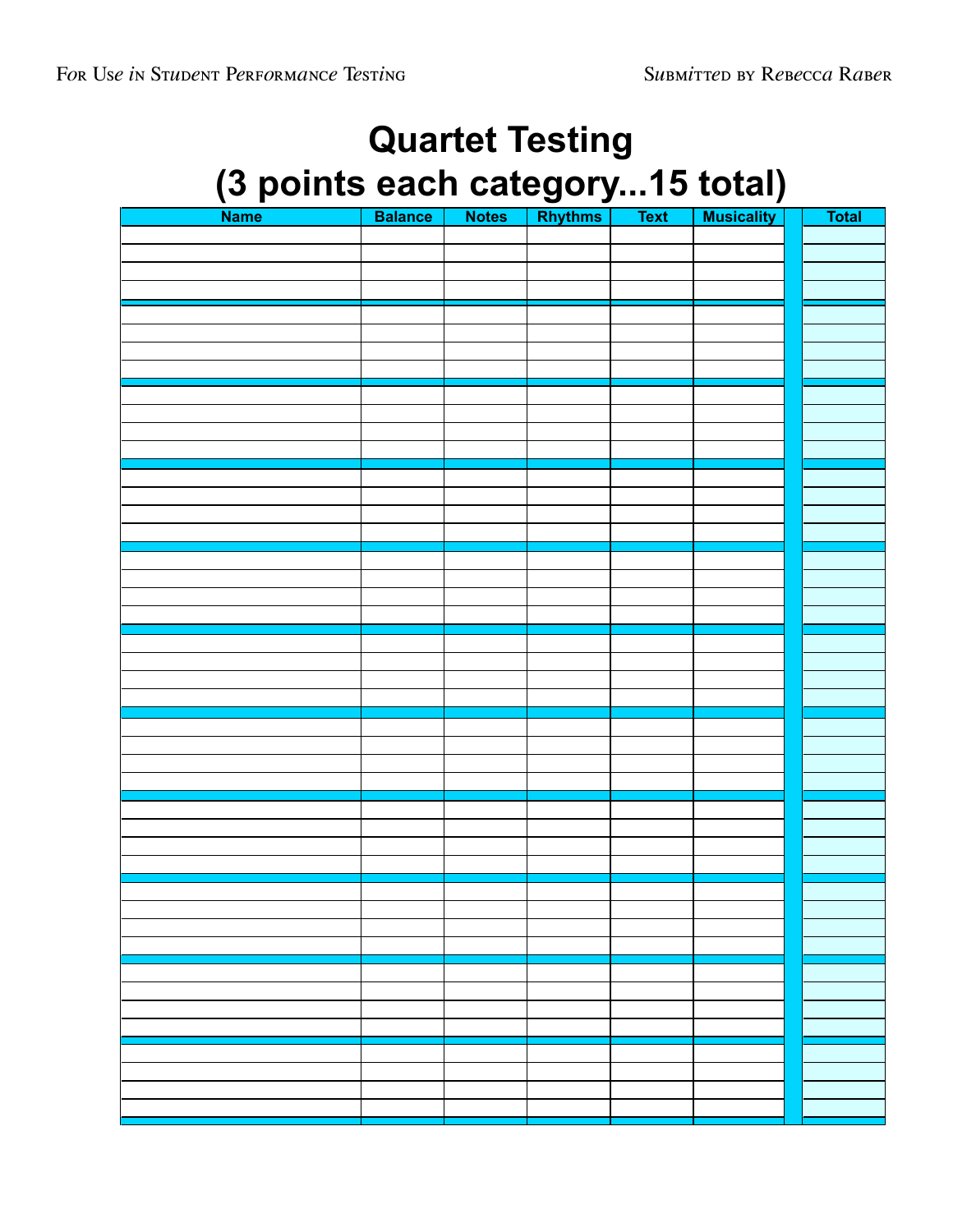| <b>NAME</b>                                      | <b>Daily Participation/Attitude Points Grading</b> |                            |              |                |   |  |  |  |
|--------------------------------------------------|----------------------------------------------------|----------------------------|--------------|----------------|---|--|--|--|
| In Class (in seat) on Time with Proper Materials | Pass / Fail                                        |                            |              |                |   |  |  |  |
| <b>Singing Alignment &amp; Physical Posture</b>  | Pass / Fail                                        |                            |              |                |   |  |  |  |
| <b>On-Task Behavior</b>                          |                                                    | Pass / Fail                |              |                |   |  |  |  |
| In-Class Contribution/Effort                     |                                                    |                            | Pass / Fail  |                |   |  |  |  |
| <b>Positive Attitude</b>                         |                                                    | Pass / Fail                |              |                |   |  |  |  |
| Score Markings/Application of Coaching           | Pass / Fail                                        |                            |              |                |   |  |  |  |
|                                                  |                                                    |                            |              |                |   |  |  |  |
|                                                  |                                                    | <b>Correct Rhythms</b>     | $\mathbf{1}$ | $\overline{2}$ | 3 |  |  |  |
|                                                  |                                                    | <b>Correct Pitches</b>     | $\mathbf{1}$ | $\overline{2}$ | 3 |  |  |  |
| <b>Performance Testing</b><br>(when applicable): |                                                    | <b>Diction</b>             | $\mathbf{1}$ | $\overline{2}$ | 3 |  |  |  |
|                                                  |                                                    | <b>Expressive Markings</b> | $\mathbf{1}$ | $\overline{2}$ | 3 |  |  |  |
|                                                  |                                                    | Tone/Volume                | 1.           | $\overline{2}$ | 3 |  |  |  |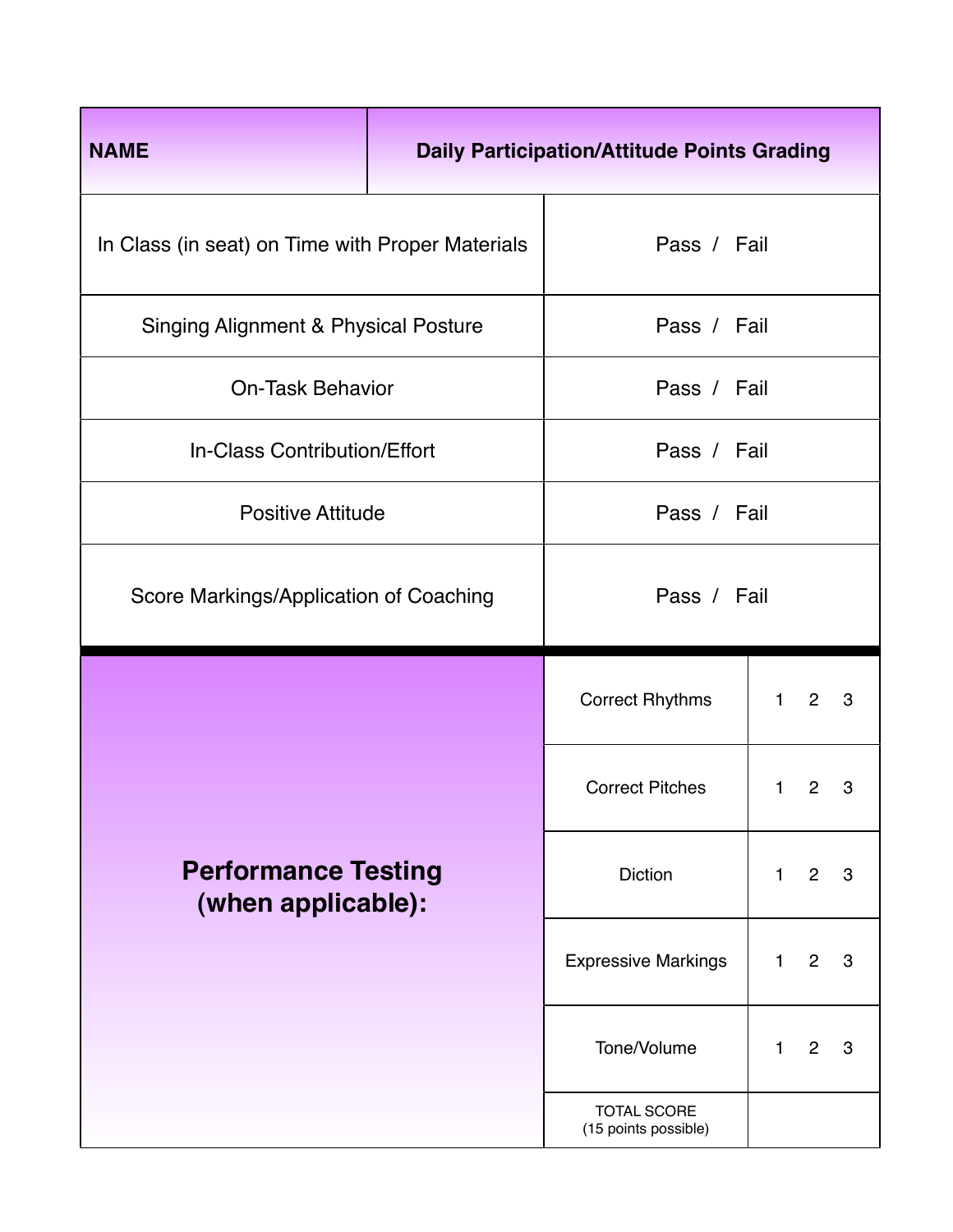

### ST. MARY'S CENTRAL HIGH SCHOOL CONCERT CHOIR Rubric for Christmas Concert:

PURPOSE: To demonstrate your knowledge of the performance materials and to assess your concert performance. Complete this rubric. An honest assessment combined with the teacher's assessment will result in the grade.

| PERCENTAGE      |                          |                        |                                     |                               |              |  |
|-----------------|--------------------------|------------------------|-------------------------------------|-------------------------------|--------------|--|
| <b>POINTS</b>   | A RANGE                  | <b>B RANGE</b>         | C/D RANGE                           | D/F                           | COMMENTS     |  |
| <b>POSSIBLE</b> |                          |                        |                                     | <b>RANGE</b>                  |              |  |
| 15              | Student practiced on a   | Student practiced      | Student only attended               | Student did not               |              |  |
|                 | regular schedule each    | outside of class to    | sectionals to obtain                | practice outside              |              |  |
|                 | week outside of class to | obtain the objectives. | the objectives. $(11,10)$           | of class. $(9-)$              |              |  |
|                 | obtain the objectives.   | (13.12)                |                                     |                               |              |  |
|                 | (15, 14)                 |                        |                                     |                               |              |  |
| 15              | Student sang with a      | Student sang with      | Student had some                    | Student was                   |              |  |
|                 | clear and resonant tone  | clear and resonant     | difficulty singing with             | unable to sing                |              |  |
|                 | throughout the           | tone most of the time. | clear resonant tone.                | with good tone                |              |  |
|                 | performance. (15,14)     | (13,12)                | (11,10)                             | for the                       |              |  |
|                 |                          |                        |                                     | performance. (9-)             |              |  |
| 20              | Pitches and rhythms      | Most of the pitches    | Some of the pitches                 | Student had                   |              |  |
|                 | were performed with      | and rhythms were       | and rhythms were                    | difficulty                    |              |  |
|                 | accuracy. (20-18)        | performed with         | performed with<br>accuracy. (14-10) | performing<br>correct pitches |              |  |
|                 |                          | $accuracy. (17-15)$    |                                     | and rhythms. (9-)             |              |  |
|                 | All music was            | Most of the music was  | Some of the music was               | Music was not                 |              |  |
| 15              | memorized. (15)          | memorized. $(14,13)$   | memorized. (12)                     | memorized. (11-)              |              |  |
|                 | Musical terms, tempos    | Musical terms.         | Musical terms.                      | Musical terms.                |              |  |
| 15              | and dynamics were        | tempos, and dynamics   | tempos, and dynamics                | tempos, and                   |              |  |
|                 | performed with accuracy  | were adhered to most   | were adhered to some                | dynamics were                 |              |  |
|                 | and knowledge of         | of the time. (12,11)   | of the time. (10)                   | not understood.               |              |  |
|                 | meanings. $(15, 14, 13)$ |                        |                                     | $(Q-)$                        |              |  |
| 15              | Student maintained       | Student maintained     | Student was able to                 | Student was not               |              |  |
|                 | accuracy while in a      | accuracy most of the   | sing some parts with                | able to sing                  |              |  |
|                 | mixed formation.         | time while in a mixed  | accuracy while in a                 | accurately while              |              |  |
|                 | (15, 14, 13)             | formation. $(12,11)$   | mixed formation. (10)               | in a mixed                    |              |  |
|                 |                          |                        |                                     | formation. (9-)               |              |  |
| $\overline{5}$  | Student had a strong     | Student could name     | Student had some idea               | Student did not               |              |  |
|                 | understanding of the     | composers and          | of the significance of              | know composers                |              |  |
|                 | cultural or historical   | languages of the       | the literature selected.            | or any historical             |              |  |
|                 | significance of the      | literature. $(4)$      | (3)                                 | & cultural                    |              |  |
|                 | literature and its       |                        |                                     | significance. $(2-)$          |              |  |
|                 | composer. $(5)$          |                        |                                     |                               |              |  |
| 100 points      |                          |                        |                                     |                               | <b>TOTAL</b> |  |
| possible        |                          |                        |                                     |                               |              |  |
|                 |                          |                        |                                     |                               |              |  |

Name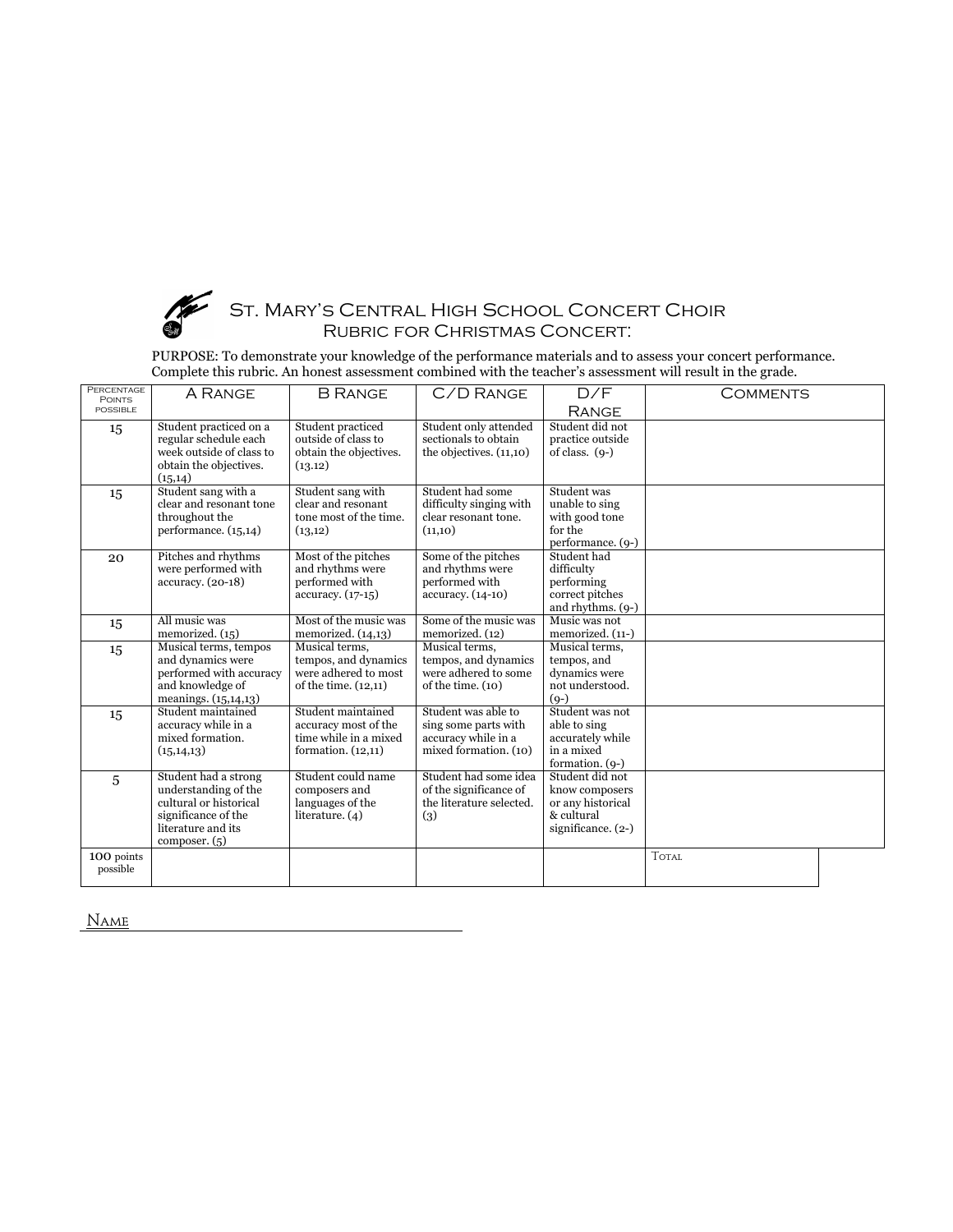

The rubric on the reverse page was created for the students by Vicky R. Boechler. It has made improvements in the area of student accountability. We listen to our performance and the students are required to comment in each criterion. The concert weighs as much as you choose, since the points are percentage based. I find that even the best students are working to improve given the simple rubric below well before the performance date.

#### ST. MARY'S CENTRAL HIGH SCHOOL CONCERT CHOIR RUBRIC FOR SPRING CONCERT - & VOCAL CONTEST:

PURPOSE: To perform quality choral music successfully in front of an audience. This rubric is to be used as a guide to prepare for the concert. Following the concert, the student will complete a rubric similar to this. An honest assessment combined with the teacher's assessment will result in the final concert grade. Percentage

| PERCENTAGE<br><b>POINTS</b><br><b>POSSIBLE</b> |                                                                                                                         |
|------------------------------------------------|-------------------------------------------------------------------------------------------------------------------------|
| 15                                             | Student practiced on a regular schedule<br>each week outside of class to obtain the<br>objectives.                      |
| 15                                             | Student sang with a clear and resonant<br>tone throughout the performance.                                              |
| 20                                             | Pitches, rhythms, and text were performed<br>with accuracy                                                              |
| 15                                             | All music was memorized.                                                                                                |
| 15                                             | Musical terms, tempos and dynamics were<br>performed with accuracy and knowledge<br>of meanings.                        |
| 15                                             | Student maintained accuracy while in<br>concert formation.                                                              |
| 5                                              | Student had a strong understanding of the<br>cultural or historical significance of the<br>literature and its composer. |
| 100 points<br>possible                         |                                                                                                                         |
|                                                | ←TOTAL POINTS AWARDED                                                                                                   |

I have a number of written rubrics. The students have fewer questions as to what is expected. One of the best tools is including the student rubric with Smart Music Assessments. The parents really understand where their child can improve at conference time and are able to converse with their children in a musical fashion. I encourage you to get your students involved in the grading process. Let them help write the rubric. They may come up with more than you think. Good Luck!

Vicky R. Boechler St. Mary's Central High School Vocal Music Bismarck, ND

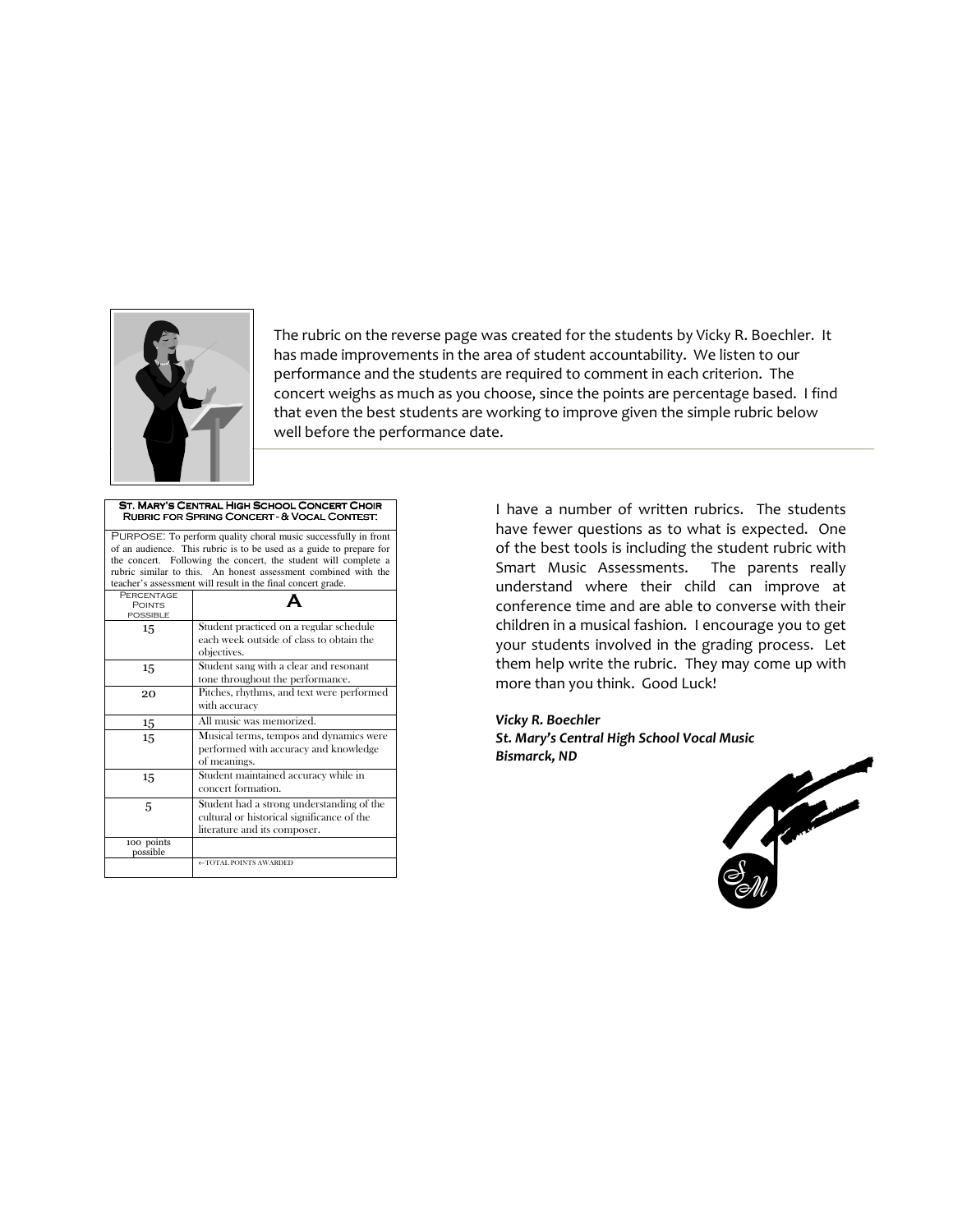Name Period of Choir

## Wachter Choir Practice Sheet

Record your practice times on this sheet, have it signed, and return it at **midterm (February 20)**. By then you should have accumulated 2 hours worth of practice time. 2 hours gives you 20 points, 1 hour gives you 10, and so on.

Date Due:

| Week             | Mon. | Tues. | Wed. | Thurs. | Fri.           | Sat. | Sun. | <b>Total</b> | Parent Signature |
|------------------|------|-------|------|--------|----------------|------|------|--------------|------------------|
| Jan. 28 - Feb. 3 |      |       |      |        |                |      |      |              |                  |
| Feb. 4 - 10      |      |       |      |        |                |      |      |              |                  |
| Feb. 11 - 17     |      |       |      |        |                |      |      |              |                  |
| Feb. $18 - 20$   |      |       | DUE! |        |                |      |      |              |                  |
|                  |      |       |      |        |                |      |      |              |                  |
|                  |      |       |      |        |                |      |      |              |                  |
|                  |      |       |      |        |                |      |      |              |                  |
|                  |      |       |      |        | $\overline{a}$ |      |      |              |                  |
|                  |      |       |      |        |                |      |      |              |                  |

Total Number of Hours Practiced Total Points Eamed

Name Period of Choir

### Wachter Choir Practice Sheet

Record your practice times on this sheet, have it signed, and return it at **midterm (February 20)**. By then you should have accumulated 2 hours worth of practice time. 2 hours gives you 20 points, 1 hour gives you 10, and so on.

Date Due:

| Week             | Mon. | Tues. | Wed. | Thurs. | Fri. | Sat. | Sun. | <b>Total</b> | Parent Signature |
|------------------|------|-------|------|--------|------|------|------|--------------|------------------|
| Jan. 28 - Feb. 3 |      |       |      |        |      |      |      |              |                  |
| Feb. 4 - 10      |      |       |      |        |      |      |      |              |                  |
| Feb. 11 - 17     |      |       |      |        |      |      |      |              |                  |
| Feb. $18 - 20$   |      |       | DUE! |        |      |      |      |              |                  |
|                  |      |       |      |        |      |      |      |              |                  |
|                  |      |       |      |        |      |      |      |              |                  |
|                  |      |       |      |        |      |      |      |              |                  |
|                  |      |       |      |        |      |      |      |              |                  |
|                  |      |       |      |        |      |      |      |              |                  |

Total Number of Hours Practiced Total Points Earned